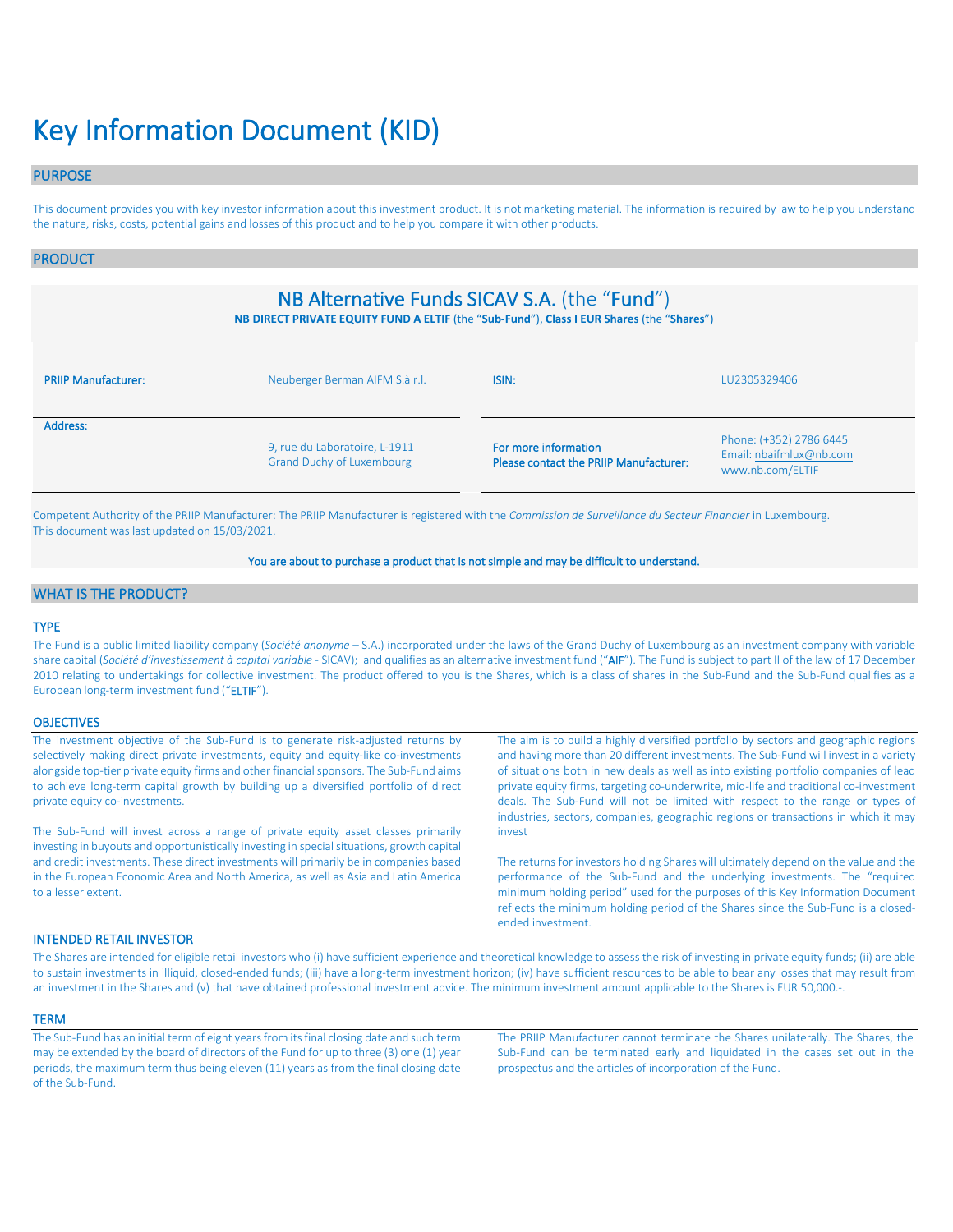# WHAT ARE THE RISKS AND WHAT COULD I GET IN RETURN?



The risk indicator assumes you keep the product for at least eight (8) years following the final closing date of the Sub-Fund. You cannot cash in early. You may have to pay significant extra costs to cash in early.

The summary risk indicator is a guide to the level of risk of this product compared to other products. It shows how likely it is that the product will lose money because of movements in the markets or because we are not able to pay you. We have classified this product as 6 out of 7, which is a high risk class. This rates the potential losses from future performance at a high-level, and poor market conditions impact the capacity of the Sub-Fund to pay you. Be aware of currency risk. In some circumstances, you may receive payments in a different currency, so the final return you will get may depend on the exchange rate between the two currencies. This risk is not considered in the indicator shown above

If the currency of the Shares is different from the currency of the Sub-Fund, exchange rate fluctuations will affect the return on investment. Also, the Sub-Fund will make investments in different currencies. This product does not include any protection from future market performance so you could lose some or all of your investment. If the Sub-Fund is not able to pay you what is owed, you could lose your entire investment.

#### Performance Scenarios

Market developments in the future cannot be accurately predicted. The scenarios shown are only an indication of some of the possible outcomes based on evidence from the past. Actual returns could be lower.

| Investment EUR 10,000 |                                     | 8 years (Minimum<br><b>Required Holding Period)</b> |
|-----------------------|-------------------------------------|-----------------------------------------------------|
| Unfavourable scenario | What you might get back after costs | 12.858                                              |
|                       | Average return each year (%)        | 3.57%                                               |
| Moderate scenario     | What you might get back after costs | 15.032                                              |
|                       | Average return each year (%)        | 6.29%                                               |
| Favourable scenario   | What you might get back after costs | 17.206                                              |
|                       | Average return each year (%)        | 9.01%                                               |

This table shows the money you could get back over the next 8 years, under different scenarios, assuming that you invest EUR 10,000. The scenarios shown illustrate how your investment could perform. You can compare them with the scenarios of other products. The scenarios presented are an estimate of future performance based on evidence from the past on how the value of this investment varies, and are not an exact indicator. What you get will vary depending on how the market performs and how long you keep the investment/product. This product cannot be cashed in.

This means it is difficult to estimate how much you would get back if you cash in before maturity. You will either be unable to cash in early or you will have to pay high costs or make a large loss if you do so. The figures shown include all the costs of the product itself, but may not include all the costs that you pay to your advisor or distributor. The figures do not take into account your personal tax situation, which may also affect how much you get back.

#### WHAT HAPPENS IF THE PRIIP MANUFACTURER IS UNABLE TO PAY OUT?

Losses are not covered by an investor's compensation or guaranteed scheme. The investor may not face a financial loss due to the default of the PRIIP Manufacturer.

Brown Brothers Harriman (Luxembourg) S.C.A (the "Depositary") will perform safekeeping duties for the Fund's assets. In the event of the insolvency of the PRIIP Manufacturer, the Fund's assets in the safekeeping of the Depositary will not be affected. However, in the event of the Depositary's insolvency, or someone acting on its behalf, the Fund may suffer a financial loss. However, this risk is mitigated to a certain extent by the fact the Depositary is required by law and regulation to segregate its own assets from the assets of the Fund. The Depositary will also be liable to the Fund and the investors for any loss arising from, among other things, its negligence, fraud or intentional failure properly to fulfil its obligations (subject to certain limitations).

# WHAT ARE THE COSTS?

The Reduction in Yield (RIY) shows what impact the total costs you pay will have on the investment return you might get. The total costs take into account one-off, ongoing and incidental costs. The amounts shown here are the cumulative costs of the product itself. They include potential early exit penalties. The figures assume you invest EUR 10,000. The figures are estimates and may change in the future.

#### COSTS OVER TIME

The person selling you or advising you about this product may charge you other costs. If so, this person will provide you with information about these costs, and show you the impact that all costs will have on your investment over time.

| Investment EUR 10 000           | 8 years (Required Minimum Holding Period) |
|---------------------------------|-------------------------------------------|
| <b>Total costs</b>              | 1.792                                     |
| Impact on return (RIY) per year | 2.24%                                     |